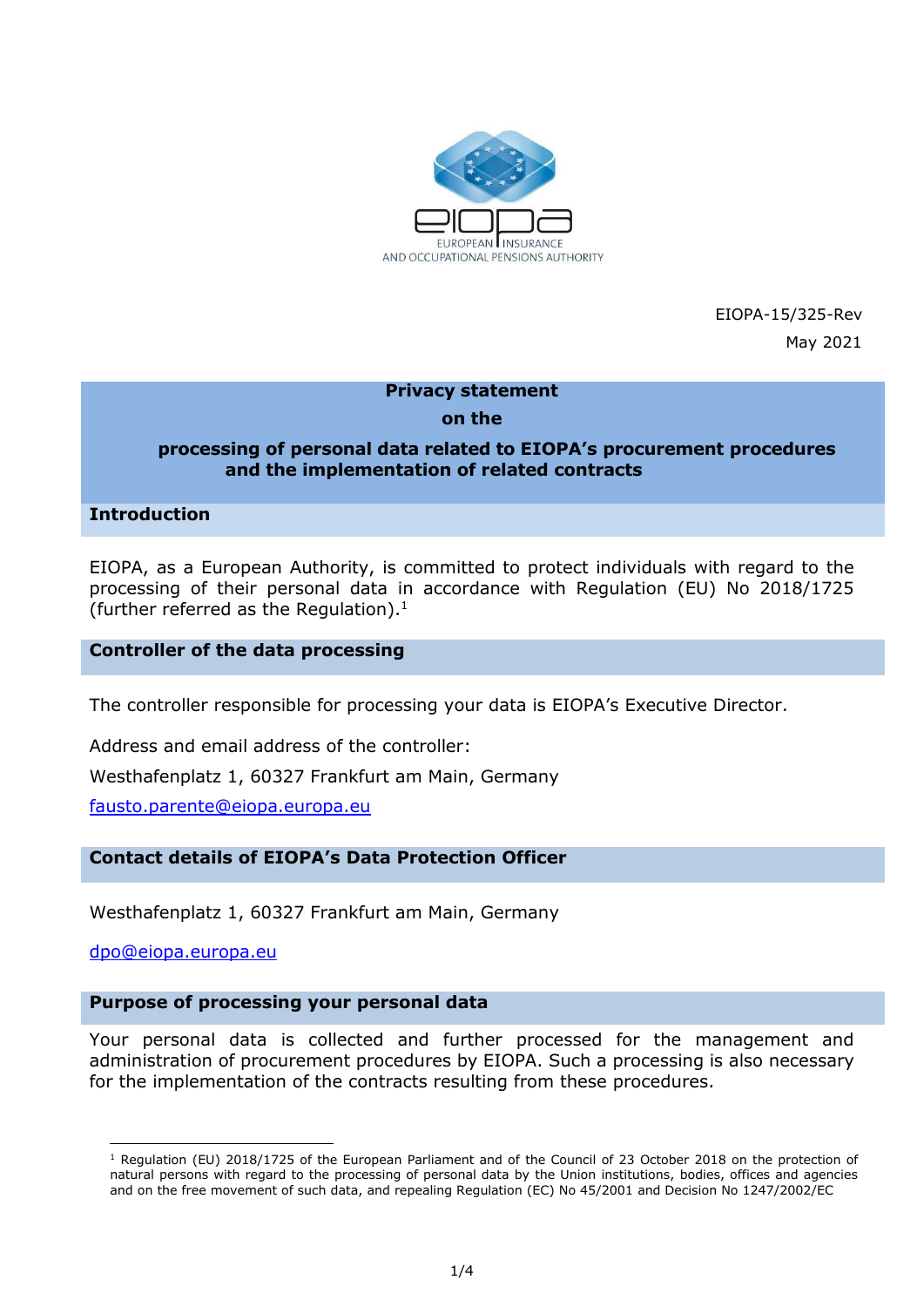Your data will not be used for any purposes other than the performance of the activities specified above. Otherwise you will be informed accordingly.

### **Legal basis of the processing and/or contractual or other obligation imposing it**

The legal basis for processing your personal data is:

- Regulation (EU) No 1094/2010 of the European Parliament and of the Council of 24 November 2010 establishing the European Insurance and Occupational Pensions Authority (EIOPA);
- Regulation (EU, Euratom) 2018/1046 of the European Parliament and of the Council of 18 July 2018 on the financial rules applicable to the general budget of the Union;
- EIOPA's Financial Regulation of 6 June 2019, as this has been revised on 11 October 2019 (EIOPA-MB-19-057\_rev1).

### **Personal data collected**

The personal data collected concerns the tenderer(s) and/or contractor(s) (in case s/he is a natural person), and potentially their staff or subcontractors (natural persons). More precisely, the following personal data may be processed:

- Identification data: first name, family name, place and date of birth, passport number, ID number (including identification data of tenderers' clients from which information regarding tenderers might be sought);
- Title, function;
- Contact details: e-mail address, business telephone numbers, , fax number, postal address, company and department, country of residence (including contact details of tenderers' clients from which information regarding tenderers might be sought);
- Financial data: Bank account reference (IBAN and BIC codes), VAT number, etc;
- Certificates for social security contributions and taxes paid, extract from judicial records;
- Information for the evaluation of selection criteria or eligibility criteria: expertise, technical skills and languages, educational background, professional experience including details on current and past employment, other personal data contained in CVs;
- Declaration on honour or the equivalent with regard to exclusion criteria, selection criteria and/or eligibility criteria;
- System related data: European Commission Authentication Service (EU Login) login name and password (only stored in EU Login), security data/log files (for audit trails);
- IP address;
- Signatures.

In addition to the above, in order to verify whether a tenderer is in one of the situations mentioned in Article 136 of Regulation (EU, Euratom) 2018/1046, EIOPA will check whether it has been registered in the Early Detection and Exclusion System (EDES) managed by the European Commission. For more information, see the relevant Privacy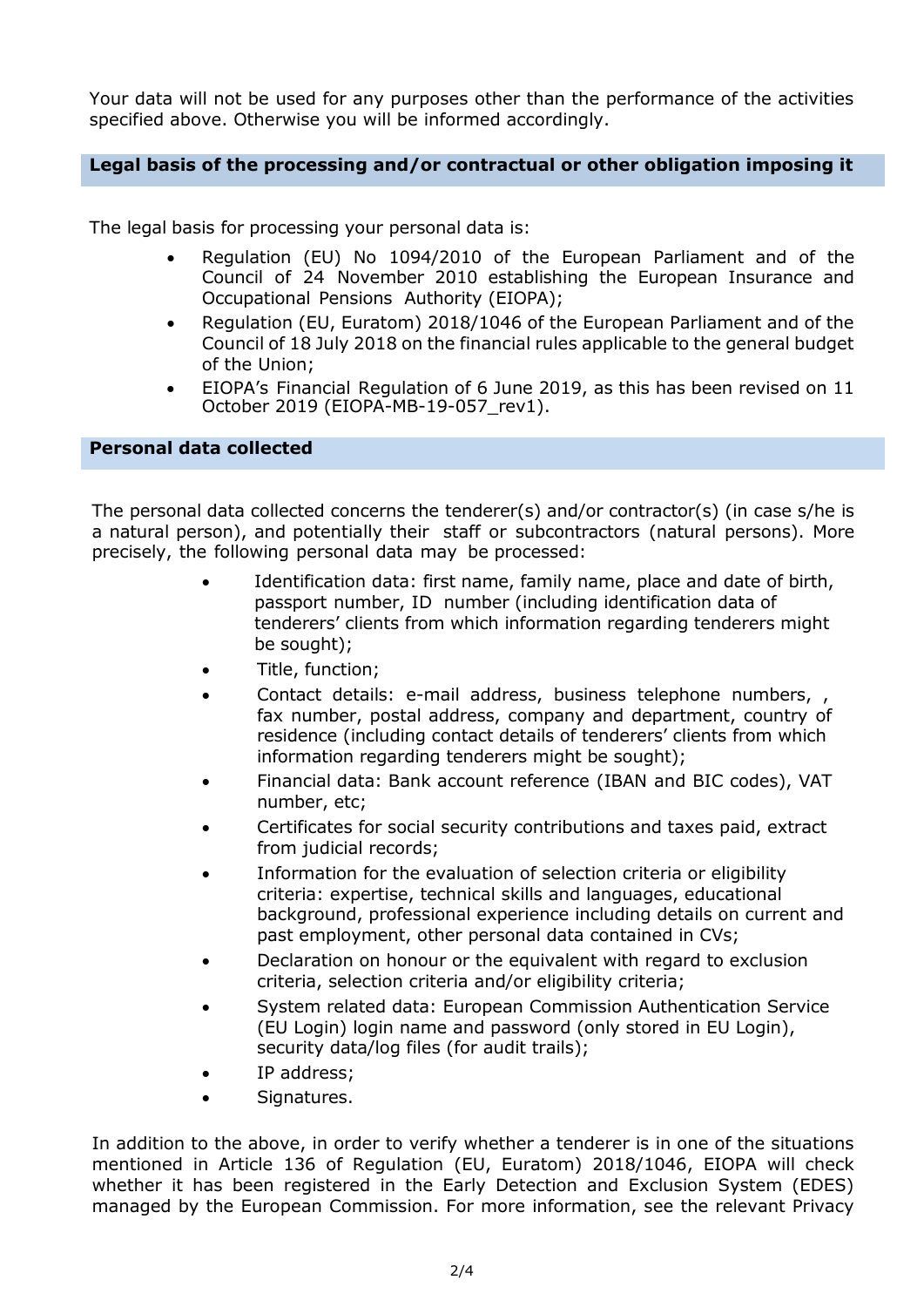Statement:

( [http://ec.europa.eu/budget/explained/management/protecting/protect\\_en.cfm](http://ec.europa.eu/budget/explained/management/protecting/protect_en.cfm) ).

### **Recipients of your personal data**

The personal data collected may be disclosed to the following recipients:

- a. EIOPA staff (such as the Procurement Team and the Legal Team, the members of the Opening & Evaluation Committee, the Authorising Officer) or other EU institutions'/agencies' staff in case of inter-institutional tender procedures.
- b. External experts and contractors working on behalf of EIOPA for the purposes of tender evaluation;
- c. Members of the public: In case you are awarded a contract by EIOPA, some of your personal data will be made public, in accordance with EIOPA's obligation to publish information on the outcome of procurement procedures and on the beneficiaries of funds deriving from the budget of the EU (Article 163 of and Points 2 and 3 of Annex 1 to (EU, Euratom) 2018/1046). In particular your name and address, the amount awarded and the name of the project or programme for which you are awarded a contract will be published in supplement S of the Official Journal of the European Union and/or on the website of EIOPA;
- d. Bodies charged with a monitoring, audit or inspection task in application of European Union law such as OLAF and the European Court of Auditors;
- e. Court of Justice of the EU.

### **Transfer of personal data to a third country or international organisation**

No personal data are sent to a third country or an international organisation in the context of this processing activity.

### **Retention period**

For procurement award procedures:

- Files relating to successful tenderers, including personal data, are retained for a period of ten (10) years following the procedure's closure.

Files relating to unsuccessful tenderers are kept for five (5) years following the procedure's closure;

- For unsuccessful candidates in response to an invitation to request to participate or successful candidates who did not subsequently tender, data specific to the candidate are retained for 5 years following the closure of the procedure;

- For candidates to a Call for Expressions of Interest, data specific to the candidate are retained for 5 years following the closure of the relevant procedure.

As regards data collected when managing the execution of the contract, these are retained for 10 years following last payment made under the contract.

If a relevant case is brought before the EU Courts or an investigation/audit is initiated, your personal data will be kept for a period of up to 2 years following the conclusion of the respective proceedings.

## **Profiling**

No decision is taken by EIOPA in the context of procurement procedures solely on the